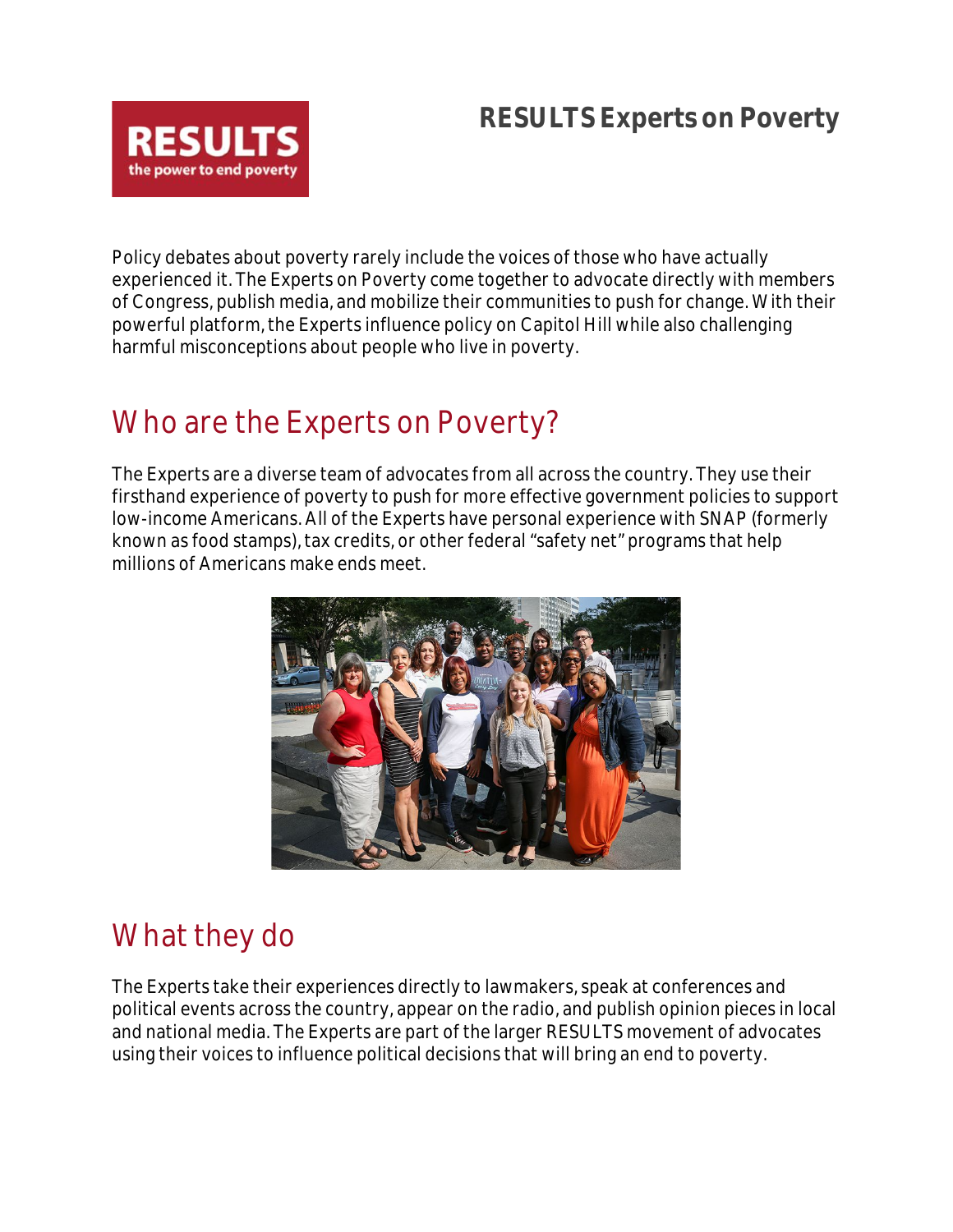The Experts also attend the annual RESULTS International Conference in Washington, DC, where they lead panel discussions, speak out about their experiences, and meet directly with their representatives on Capitol Hill.

## Why it matters

In the United States today, one in seven people live in poverty. That is staggering, but the number would be twice as high without federal anti-poverty programs. Yet, too often, these programs come under political threat. When making decisions about funding and policy, lawmakers rarely seek the opinion of those who understand the reality of poverty — people who know what it's like to work hard but still struggle to pay for groceries, rent and other necessities.

By raising their voices and engaging lawmakers and their communities, the Experts on Poverty demonstrate why these crucial programs must be strengthened instead of diminished. In the process, they bridge the divide between those who make policy and those who are most impacted by it.

### What the Experts say

"The Experts on Poverty program is like a family, and we have support and guidance from the RESULTS team, who are equipping us with information and support to use our voices in the best possible way. The platform we have now through the Experts group is phenomenal." – **Maxine Thomas, Indianapolis**

"RESULTS is the first organization that asked me to tell my story. My passions are embedded in the work of being an effective advocate. My father and grandfather initially inspired me to become an advocate, but the children of New Orleans & Baton Rouge, Louisiana are my true inspiration to stand up and effectively and innovatively provide the platform for them to do the same." – **Qiana Torregano, New Orleans**

"Instead of just thinking to myself that certain policies have to change, I know that *together we can actually change them.* That's what we do at RESULTS." – **Kali Daugherty, Milwaukee**

"In order for my community to become a safer and a more supportive environment, I must be the catalyst for that change. I love being able to say, 'Congress works for me.' I know my voice matters. It's important to share with my elected officials and let them know that I am worth listening to and that I can make change." – **Sharvonne Williams, Indianapolis**

"I have been able to use my voice and my story to inspire other struggling single mothers to believe that it's possible to succeed. With all our voices together, we will make ourselves heard." – **Asia Bijan Thompson, Scranton**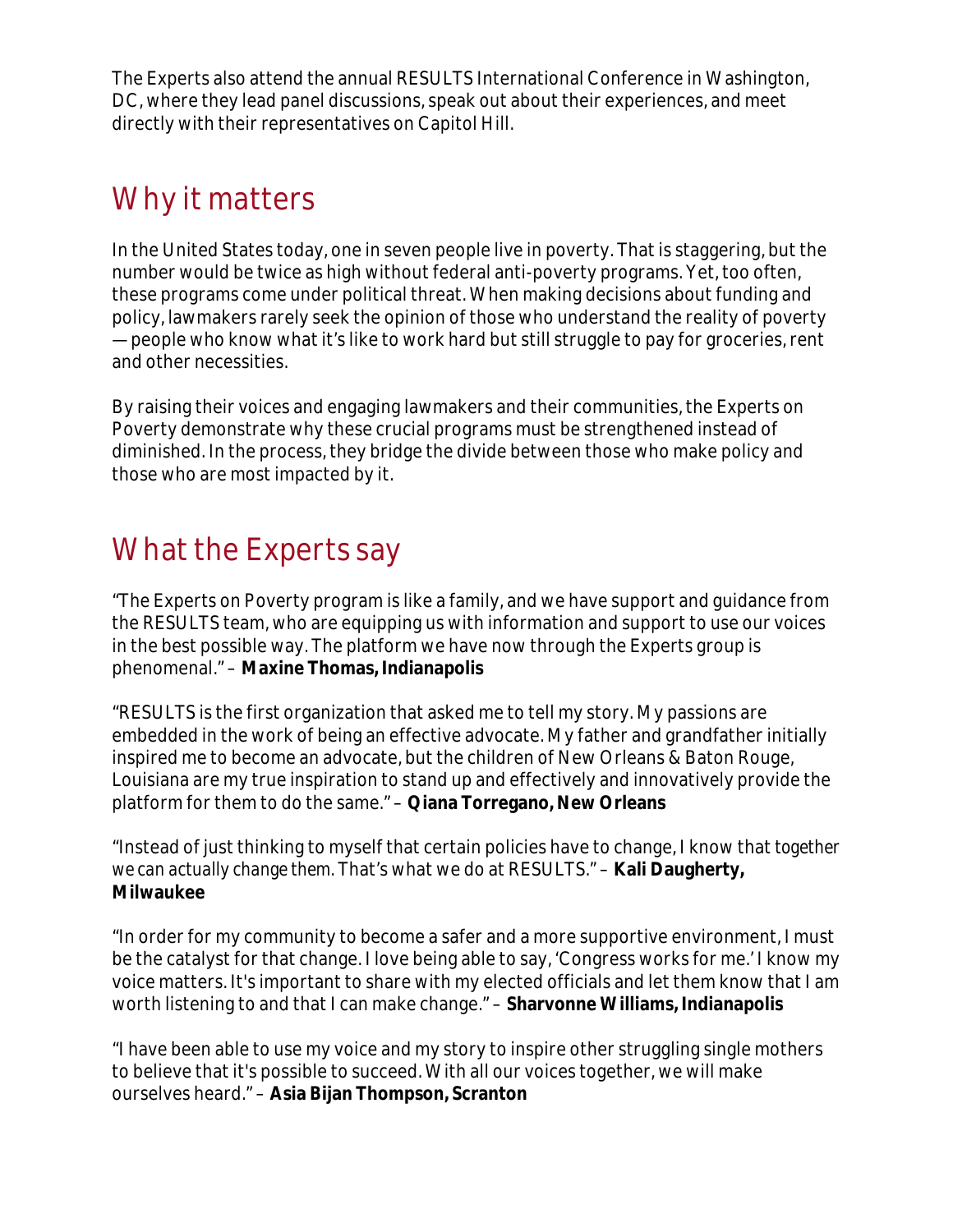# The Experts have been published in:

- *The Washington Post*
- *The Hill*
- *TalkPoverty.org*
- *The Milwaukee Journal-Sentinel*
- *The Des Moines Register*
- *Albuquerque Journal*
- *Idaho Statesmen*
- *The News & Observer* (Raleigh, North Carolina)
- *Salina Journal* (Kansas)
- *The Scranton Times Tribune*
- *Courier Press*(Evansville, Indiana)
- *Herald Online* (Rock Hill, South Carolina)

### The Experts have appeared as featured speakers at conferences around the country, including:

- RESULTS International Conferences
- Ecumenical Advocacy Days
- FRAC / Anti-Hunger Policy Conference
- National Black Child Development Institute Annual Conference
- Hunger Free Communities Summit
- Campus Kitchens Universities Fighting Hunger
- Food and Nutrition Conference and Expo